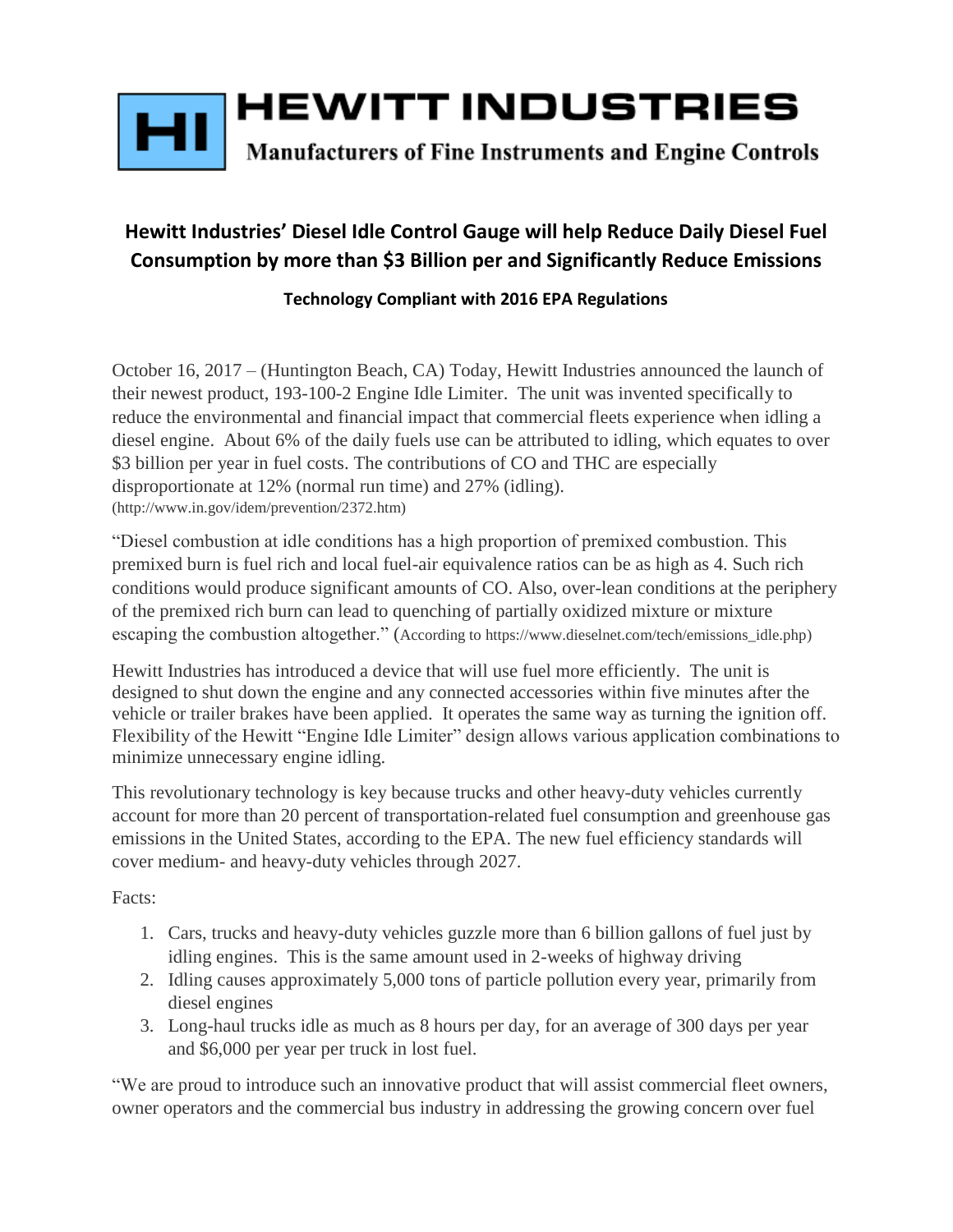costs and emissions. Our company was founded on a strong commitment to invent revolutionary, high quality products and we continue to uphold this commitment in our business today," said Jim Hansen "All of our products are manufactured or assembled in the USA."